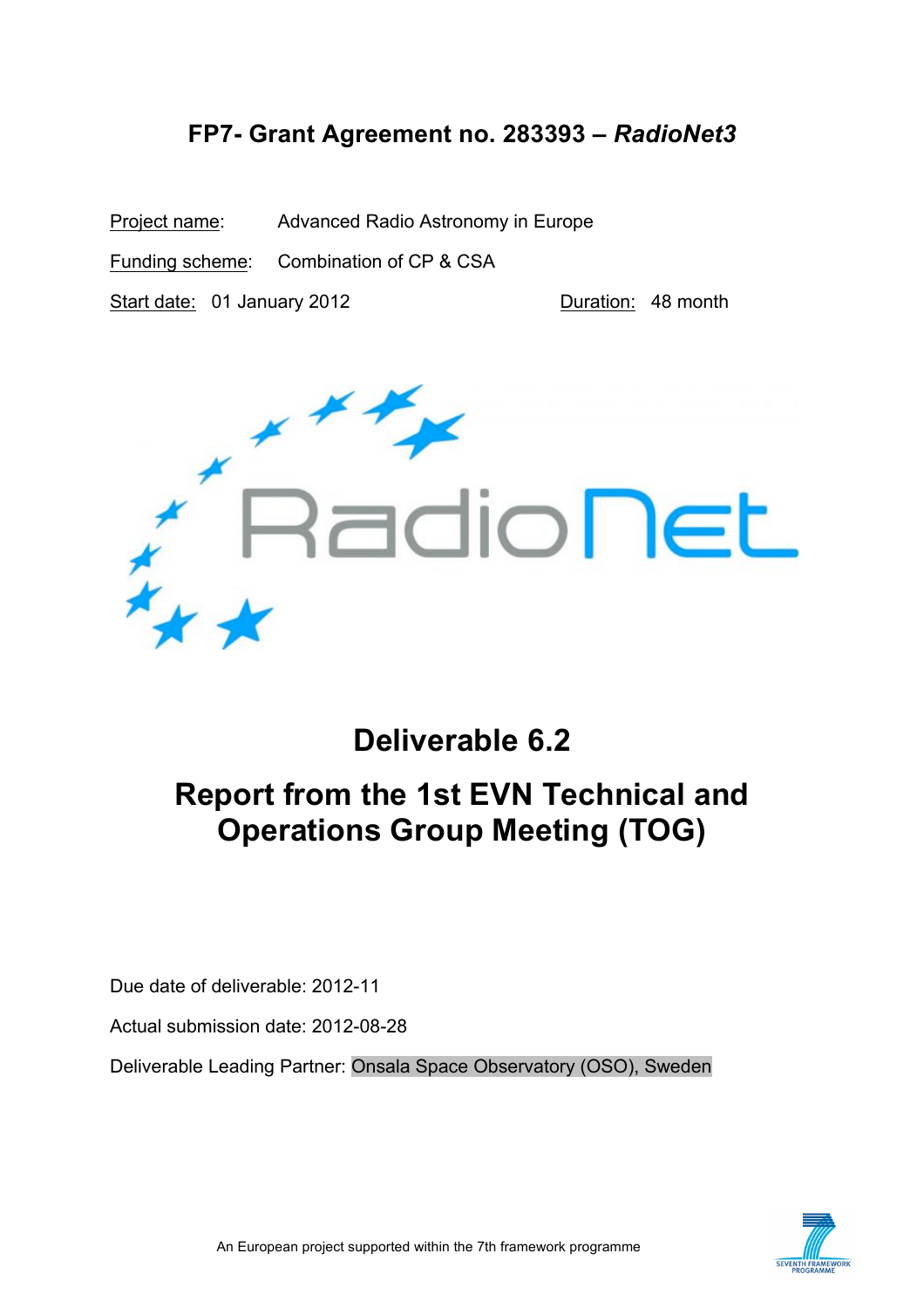# **1. Document information**

| Document name: | Report from 1st EVN Technical and Operations Group Meeting |
|----------------|------------------------------------------------------------|
| Type           | Report                                                     |
| <b>WP</b>      | 6                                                          |
| Authors        | Michael Lindqvist (OSO, Sweden)                            |

# **1. 2 Dissemination Level**

| <b>Dissemination Level</b> |                                                                                                 |  |  |
|----------------------------|-------------------------------------------------------------------------------------------------|--|--|
| <b>PU</b>                  | <b>Public</b>                                                                                   |  |  |
| <b>PP</b>                  | Restricted to other programme participants (including the Commission<br>Services)               |  |  |
| <b>RE</b>                  | Restricted to a group specified by the consortium (including the<br><b>Commission Services)</b> |  |  |
| CO                         | Confidential, only for members of the consortium (including the<br><b>Commission Services)</b>  |  |  |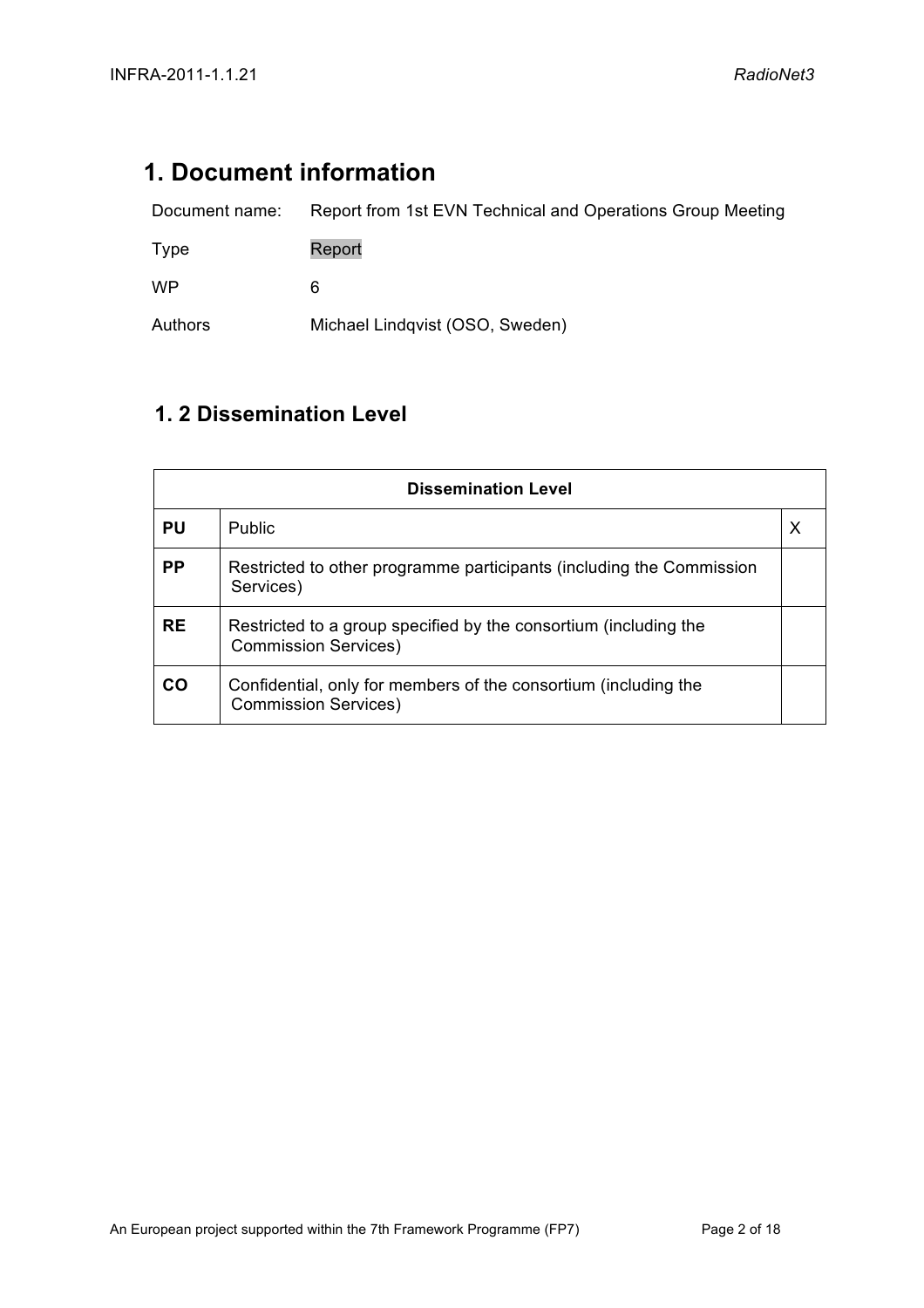## 1.2 Content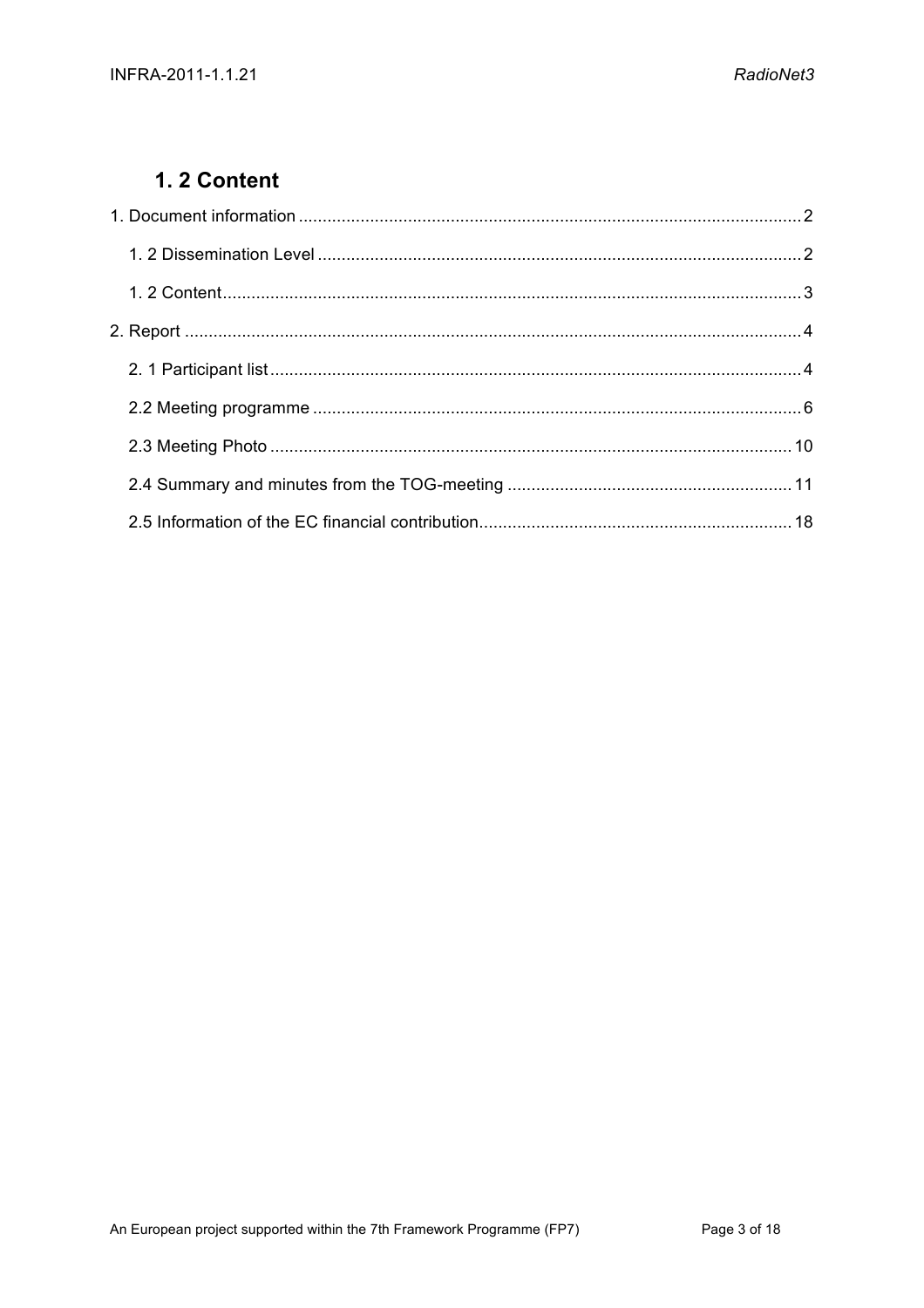# **2. Report**

# **2. 1 Participant list**

In total 55 persons participated in the TOG-meeting at Onsala Space Observatory, Sweden.

| #              | <b>Name</b>                   | Country      | Gender |
|----------------|-------------------------------|--------------|--------|
| 1              | Zheng Weiming                 | China        | M      |
| $\overline{2}$ | Wenren Wei                    | China        | M      |
| 3              | Rongbing Zhao                 | China        | M      |
| 4              | Bo Xia                        | China        | M      |
| 5              | Elizaveta Rastorgueva         | Finland      | F      |
| 6              | Ari Mujunen                   | Finland      | M      |
| 7              | Minttu Uunila                 | Finland      | F      |
| 8              | Juha Kallunki                 | Finland      | M      |
| 9              | Tomi Salminen                 | Finland      | M      |
| 10             | <b>Walter Alef</b>            | Germany      | M      |
| 11             | Alessandra Bertarini          | Germany      | F      |
| 12             | Helge Rottmann                | Germany      | M      |
| 13             | Uwe Bach                      | Germany      | M      |
| 14             | Reinhard Zeitlhoefler         | Germany      | M      |
| 15             | Michael Wunderlich            | Germany      | M      |
| 16             | Christian Plötz               | Germany      | M      |
| 17             | Izabela Rottmann              | Germany      | F      |
| 18             | Carlo Migoni                  | Italy        | M      |
| 19             | Andrea Orlati                 | Italy        | M      |
| 20             | Gino Tuccari                  | Italy        | M      |
| 21             | Pietro Cassaro                | Italy        | M      |
| 22             | Tae Hyun Jung                 | Korea        | M      |
| 23             | Do-Young Byun                 | Korea        | M      |
| 24             | <b>Vladislavs Bezrukovs</b>   | Latvia       | M      |
| 25             | <b>Miks Klapers</b>           | Latvia       | M      |
| 26             | Magdalena Kunert-Bajraszewska | Poland       | F      |
| 27             | <b>Roman Feiler</b>           | Poland       | M      |
| 28             | <b>Evgeny Nosov</b>           | Russia       | M      |
| 29             | Gennadii Ilin                 | Russia       | M      |
| 30             | Victor Stempkovsky            | Russia       | M      |
| 31             | Jonathan Quick                | South Africa | M      |
| 32             | Salvador Sanchez              | Spain        | M      |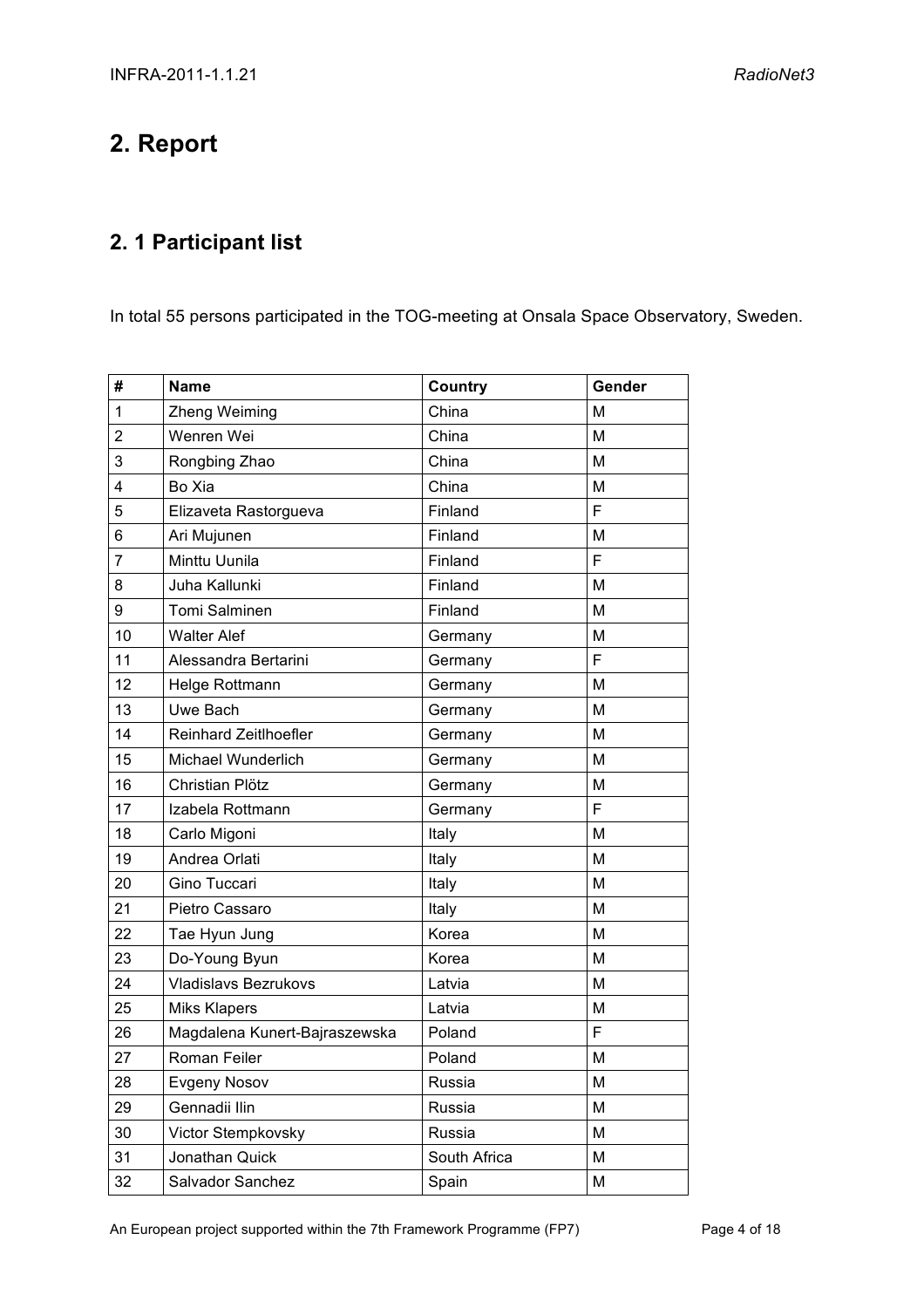| 33 | Christina Garcia-Miro    | Spain           | F |
|----|--------------------------|-----------------|---|
| 34 | Michael Lindqvist        | Sweden          | M |
| 35 | Roger Hammargren         | Sweden          | M |
| 36 | <b>Ulf Kylenfall</b>     | Sweden          | M |
| 37 | Leif Helldner            | Sweden          | M |
| 38 | Karl-Åke Johansson       | Sweden          | M |
| 39 | Christian Wigren         | Sweden          | M |
| 40 | <b>Miroslav Pantalev</b> | Sweden          | M |
| 41 | Rüdiger Haas             | Sweden          | M |
| 42 | Simon Casey              | Sweden          | M |
| 43 | Jun Yang                 | The Netherlands | M |
| 44 | Geert Kuper              | The Netherlands | M |
| 45 | Harro Verkouter          | The Netherlands | M |
| 46 | Arpad Szomoru            | The Netherlands | M |
| 47 | Martin Leeuwinga         | The Netherlands | M |
| 48 | <b>Hans Tenkink</b>      | The Netherlands | M |
| 49 | Keimpema Aard            | The Netherlands | M |
| 50 | <b>Bob Campbell</b>      | The Netherlands | M |
| 51 | Alastair Gunn            | UK.             | M |
| 52 | Jim Cullen               | UK              | M |
| 53 | Dan Smythe               | <b>USA</b>      | M |
| 54 | <b>Ed Himwich</b>        | <b>USA</b>      | M |
| 55 | Mikael Taveniku          | <b>USA</b>      | M |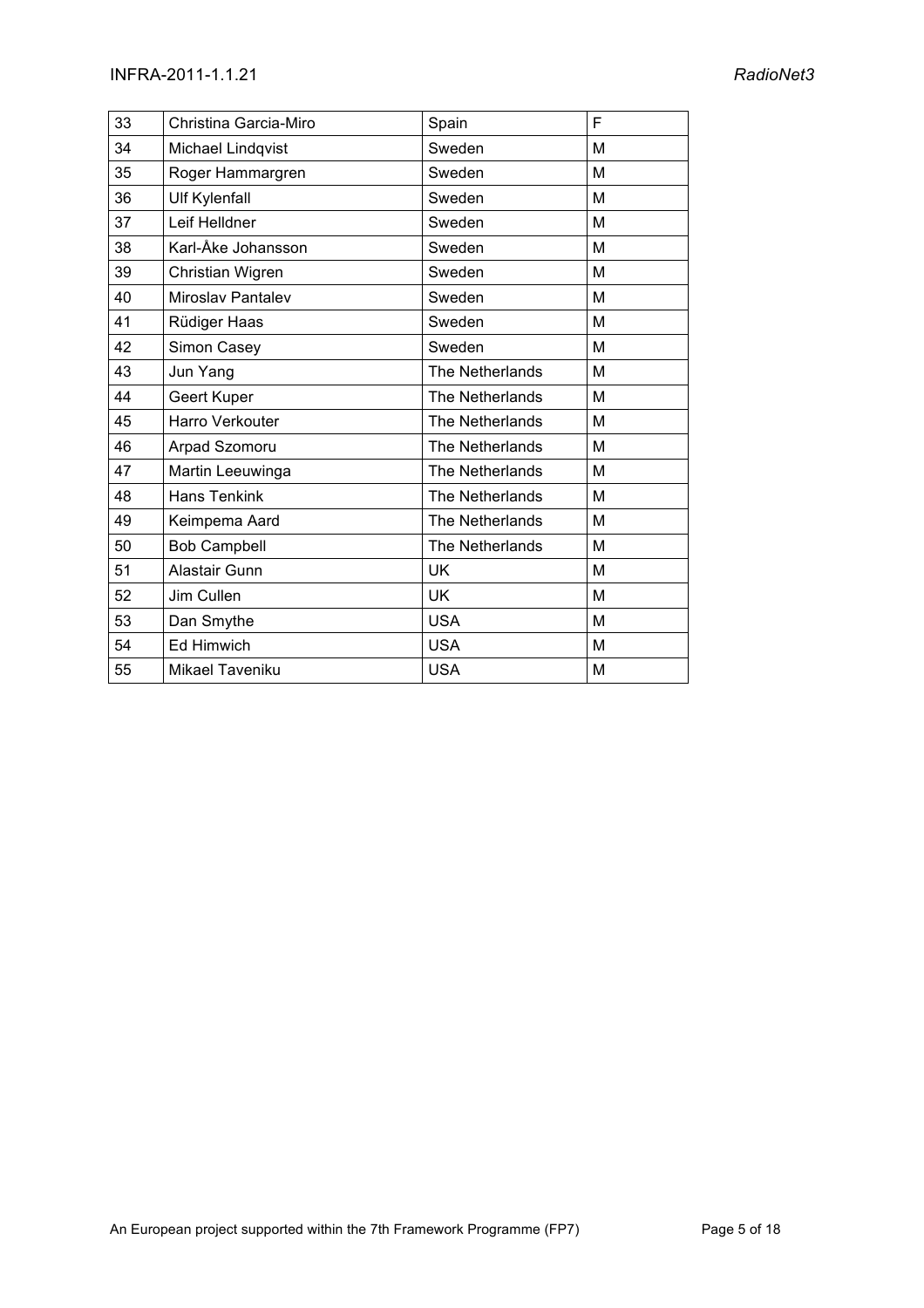## **2.2 Meeting programme**

| Time        | Program                                                                                             | Presenter                    |
|-------------|-----------------------------------------------------------------------------------------------------|------------------------------|
| 09.00-09.15 | Local Arrangements/Opening Remarks                                                                  | M. Lindqvist                 |
| 09.15-09.45 | General presentation of the DBBC system with the hardware<br>functionalities of all the sections    | G. Tuccari                   |
| 09.45-10.15 | DDC (tunable configuration) description and command set,<br>optimization and system testing         | G. Tuccari, M.<br>Wunderlich |
|             | PFB (polyphase fixed configuration) description and command<br>set, optimization and system testing | G. Tuccari, M.<br>Wunderlich |
| 10.15-10.45 | FILA10G description and command set.                                                                | G. Tuccari                   |
|             | SPECTRA (spectrometer), description and command set,<br>optimization and system testing             | G. Tuccari                   |
| 10.45-11.15 | Coffee break                                                                                        |                              |
| 11.15-11.45 | DBBC - Spare parts and maintenance                                                                  | M. Wunderlich                |
| 11.45-12.30 | DIFX for zero baseline tests and more                                                               | A. Bertarini                 |
| 12.30-14.00 | Lunch                                                                                               |                              |
| 14.00-14.30 | FS implementation for the DBBC                                                                      | E. Himwich                   |
| 14.30-15.00 | Mark5C usage for 2 and 4 Gbps recording                                                             | H. Verkouter                 |
| 15.00-15.30 | <b>NEXPReS WP8 FlexBuff</b>                                                                         | A. Mujunen                   |
| 15.30-16.00 | Mark6                                                                                               | D. Smythe                    |
| 16.00-16.30 | Coffee break                                                                                        |                              |
| 16.30-17.30 | XCube+demo                                                                                          | M. Taveniku                  |

On June 27, 2012, we had a DBBC-workshop with the following program:

On June 28, 2012, we had the TOG-meeting with the following agenda:

- 1. **Local Arrangements/Opening Remarks (Lindqvist)**
- 2. **Approval & last minute additions to Agenda (all)**
- 3. **Acceptance of minutes from last meeting (all) Arecibo, August 30, 2011**
- 4. **Review of Action Items from last meeting (all; see appended list)**
- 5. **Reliability/Performance of the EVN** 
	- Reliability/Performance of the EVN presentation (Yang)
	- Pre-session checks, e.g., sampler stats, phase-cal, RFI … (Yang)
	- Extending "near-realtime" fringe checks, status (Yang)
	- NME results (Yang)
	- Feedback from last sessions (Yang)
	- Timeliness of disk shipments (Tenkink / Leeuwinga)

## 6. **Amplitude Calibration**

- Quality of calibration (Yang)
- Timely delivery of ANTAB-files? (Yang)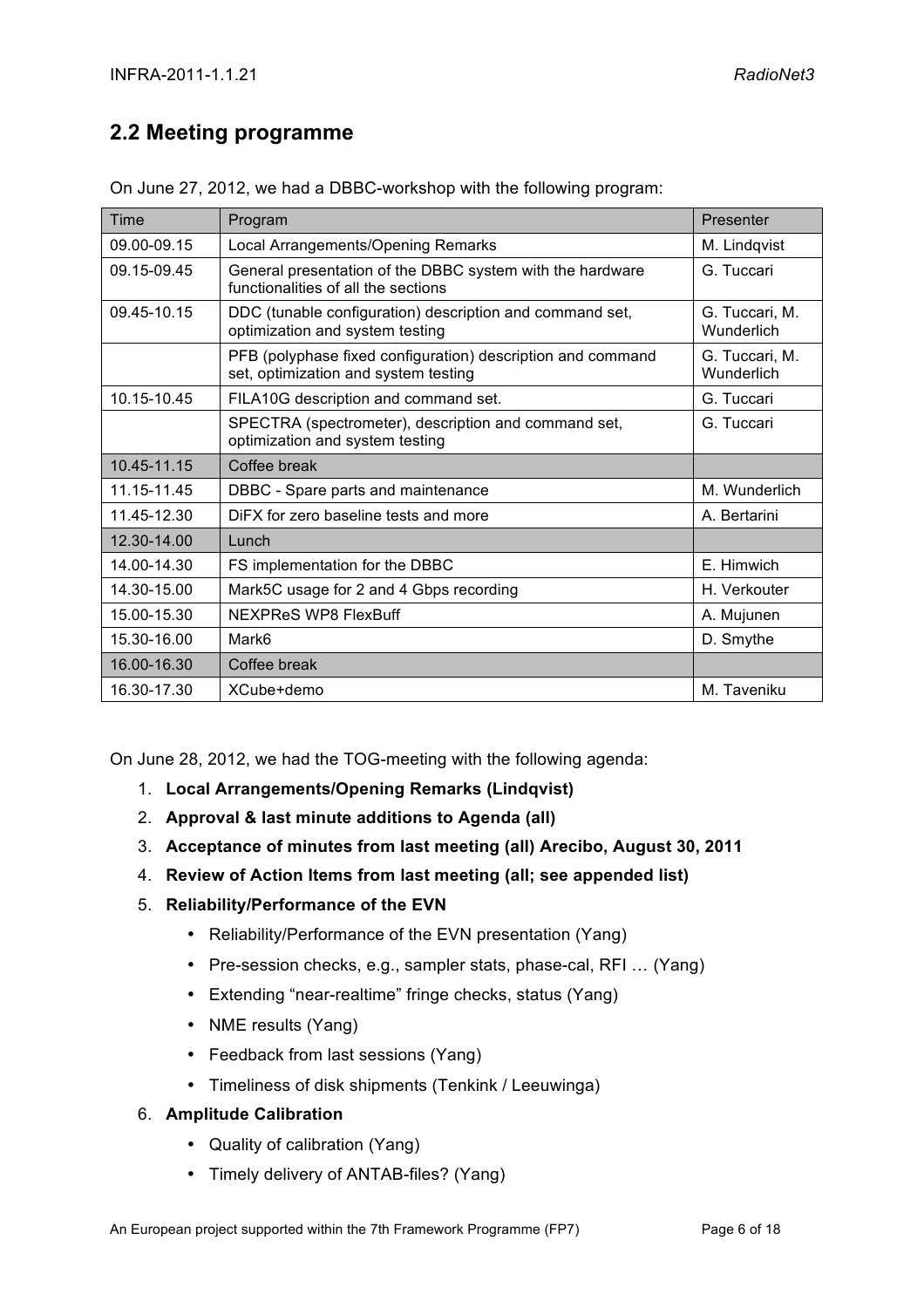- Beam-shapes for calibrating off-axis detections (Keimpema)
- New Antabfs script/Next step? (Lindqvist, all)

## 7. **Digital BBC-systems (DBBC, R1002, CDAS)**

- Short development and production status (Tuccari)
- Continuous calibration with the DBBC (Tuccari / Bach)
- Setting up the DBBC for 2 Gbps (Tuccari)
- DBBC experience at Effelsberg (Bach), Onsala (Lindqvist), Irbene (Bezrukovs), Hartebeesthoek (Quick)
- DBBC feedback from JIVE (Campbell)
- R1002M (Nosov)
- R1002M (Nosov)
- China Digital Acquire System (CDAS) (Zhao)
- Operational issues with the different systems (all)

## 8. **JIVE**

• Technical Operations and R&D at JIVE (Szomoru)

## 9. **2-4 Gbps observations EVN, EVN+VLBA**

- Tests with DBBCs at 2-4 Gbps (Szomoru, Verkouter, Bach, Lindqvist, Tuccari)
- EVN stations without DBBC: how will 2-4 Gbps be done? (all)
- Boundary conditions for co-observing with the VLBA at 2 Gbps (all)

## 10. **Haystack**

• Haystack status report (Smythe)

## 11. **Mark 5**

- Status: Mark 5A/B/B+/C, software, firmware, SDK9 (Smythe)
- Planning upgrade to SDK 9 and large disks (all)
- EVN Mark 5A program: feedback d-VLBI/e-VLBI, could it be used for diskrecording? (all)
- Mark 5 problems encountered during last session, e.g., large disks (all)
- Disk inventory and purchase status  $-7000 \in$  per station/year (Lindqvist, all)
- Disk throughput at JIVE, balancing with NRAO, Astro/Geo pool (Campbell)
- Mark 5 logistics (repairs, shipping rules, VLBA shipping requirements, boxes, labels, etc.) (all), Disk repair statistics (Leeuwinga)
- Contact person concerning disks in the EVN (Lindqvist)

## 12. **NRAO**

• NRAO status report (Romney)

## 13. **Sched Developments**

- DBBC, RDBE, Mark5C etc. (Campbell)
- New wide-band frequency standards, RDBE and DBBC, (Campbell)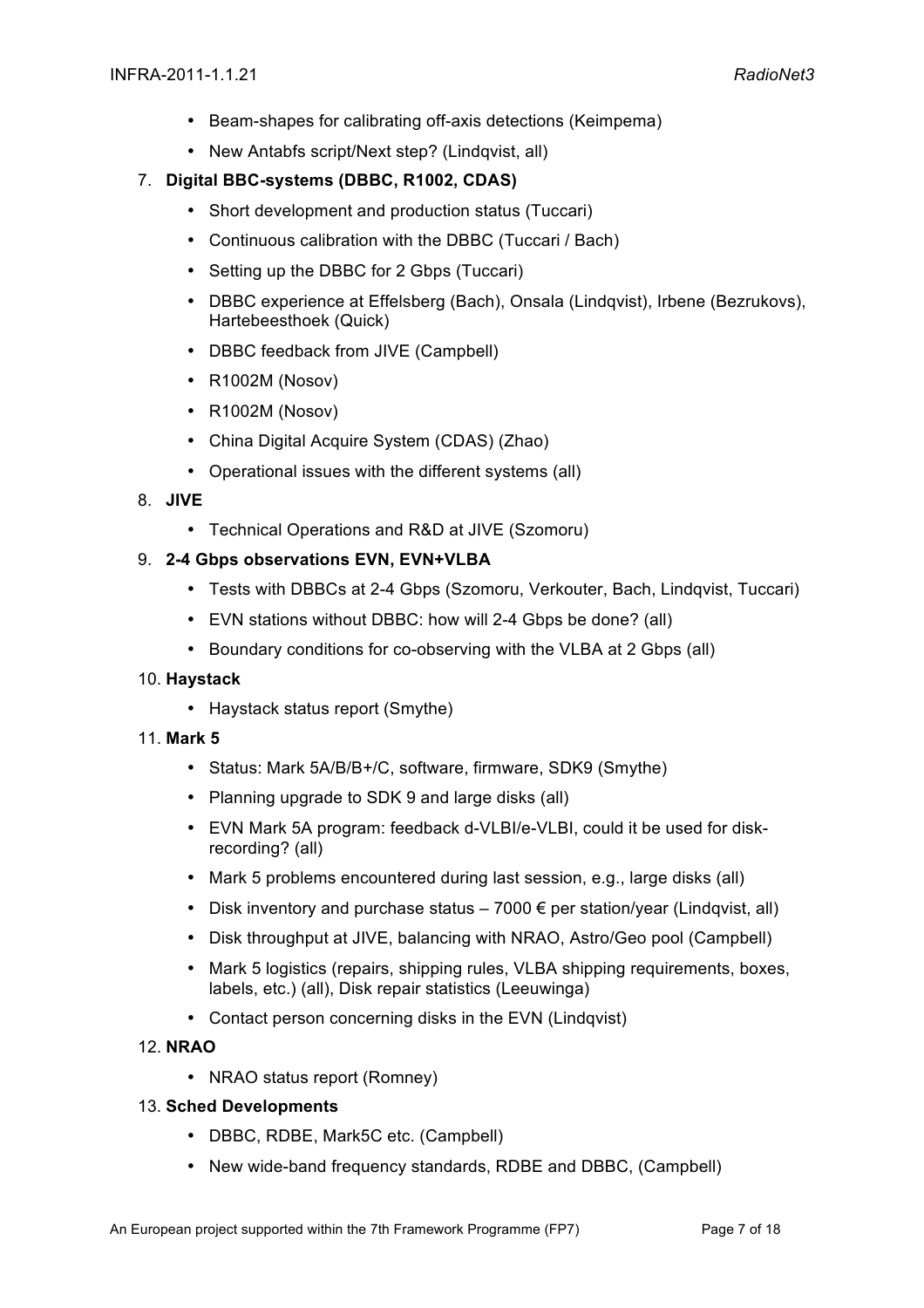• DBBC IF-channel naming convention in Sched (Campbell)

## 14. **Field System, status and new features**

- Status report, new developments: Mark 5C, RDBE, DBBC, VDIF (Himwich)
- 15. **Technical priorites for the EVN** 
	- Result of the JIVE user-questionnaire (Lindqvist, Campbell, Szomoru)
- 16. **Activities at EVN stations (all)**
- 17. **Activities at potential new EVN stations**
	- Irbene (Bezrukovs)
	- KVN (Taehyun Jung)
- 18. **RadioNet3 (Lindqvist)**

## 19. **Date and place of the next TOG meeting**

- Bonn, March-April 2013
- 20. **AOB**

## **Action Items from the Arecibo meeting:**

- 1. Small (JIVE) and Walker to incorporate information on frequency agility in SCHED.
- 2. Szomoru to investigate if/how the number of ftp-tests could be increased, as a high time priority of the NEXPReS project.
- 3. Contact details for ToO observations should be put on ToO webpage. This is missing for Arecibo, Wetzell - please forward info to Campbell.
- 4. Lindqvist to schedule a telecon between the EVN and VLBA to clarify interoperability issues when need arises.
- 5. Lindqvist would like a summary/overview from JIVE of what stations get better or worse after calibration.
- 6. Dave Graham to send info about the Mark 5B 1pps issue. (Checking offset between input 1pps and output to confirm it is clean.)
- 7. All stations getting DBBCs need to make plans for implementing continuous calibration.
- 8. Romney to provide details of VLBA experience with continuous calibration
- 9. Software from Eb (dbbcn) to be put on TOG wiki, together with pointers to Hobart DBBC wiki.
- 10. All stations should add their information relevant for 2/4 Gbps operation to https://deki.mpifrbonn.mpg.de/Working\_Groups/EVN\_TOG/Frequency\_ranges\_for\_4 \_Gbps
- 11. Romney to ask Brisken to produce a document about tunability and inter-operatability with VLBA. (RDBE with DBBC).
- 12. Lindqvist will raise issue of Kvasar stations buying a suitable amount of diskpacks at CBD.
- 13. Romney to put Himwich in contact with NRAO programmers (for RDBE control in FS).
- 14. All aspiring stations must attend TOW/TOG mini-workshops first, before we would support them in terms of visits to stations.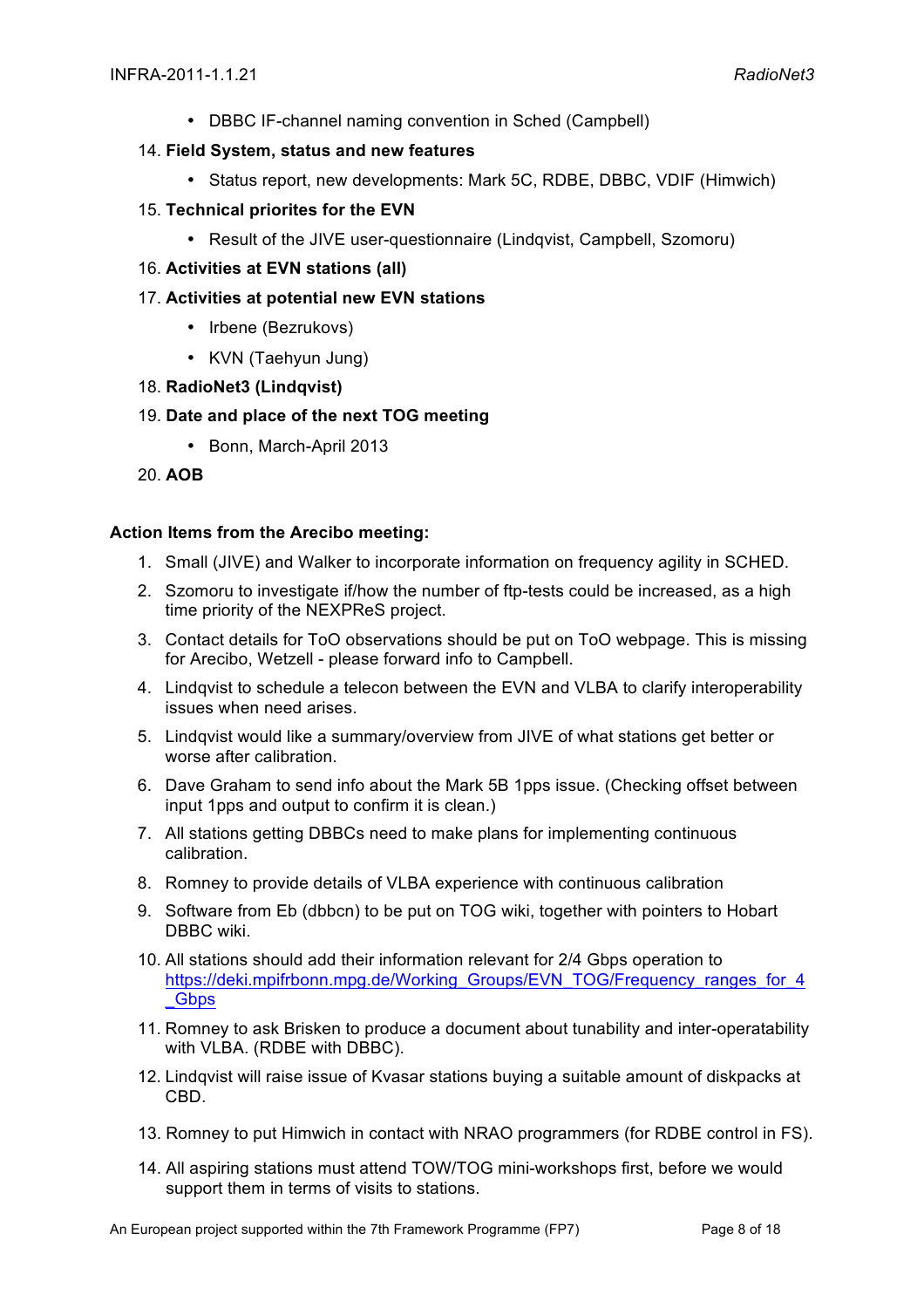- 15. Next TOG mini-workshop should include a "How to check out a VLBI station."
- 16. The TOG agrees that normal EVN disk pool should not be used for Radioastron observing - forward to CBD about additional disks required.
- 17. Directors agreed each institute to invest  $\sim$ 3000 € in spare parts. Stations to define required items on TOG wiki, purchase (coordinated through Alef) and keep on-site as a hot spare which can be sent to other stations as needed.

## Summary of "Permanent" Actions/TOG recommendations

## IN ADVANCE OF SESSION:

- Stations should ensure SCHED catalogue information is up-to-date.
- Stations should update the page of the disk inventory. (Contact Alef to gain access.) They should also indicate the disk space on new modules by e-mail to Alef.

## SESSION PREPARATION:

- Gunn to send email before each session when the final versions of all schedules are ready for download.
- All should check that Mk5 modules are placed squarely on a flat surface when received; otherwise connectors are easily damaged when bent 8packs get inserted in Mark 5 units.
- All stations should condition disk packs if time permits, especially those which are to be used for 1 Gbps recording. If a disk pack is found to be not suitable for 1Gbps recording, the label can be changed to 512 Mbps.
- All stations which do both astronomy and geodesy should clearly distinguish between astronomical and geodetic 8 packs and ensure there is no "leakage" into the wrong pool, as mixing pools can create problems for scheduling.
- Disk packs should be shipped with one European and one US address on covers so they can be easily returned in case a shipment is lost in transit.

## DURING SESSIONS:

- All stations should look at data regularly with chchk program, use it to locate significant RFI, report the results to Polatidis and CRAF representatives and enter them into the database, and use it to check phasecal throughout the session. The chchk program can be run in gaps, or for example on ftp data files.
- All stations should monitor Tcal throughout sessions. This can be done by running ANTABFS and plotting the results.
- All stations should forward FS error log files to Himwich in the event of a crash, including details of what the FS was doing when the crash occurred.
- All stations should try to run the FS diagnostic tests and investigate the results.
- All stations should ship disk packs as soon as they are full, at least once per week, following the Bologna Rules.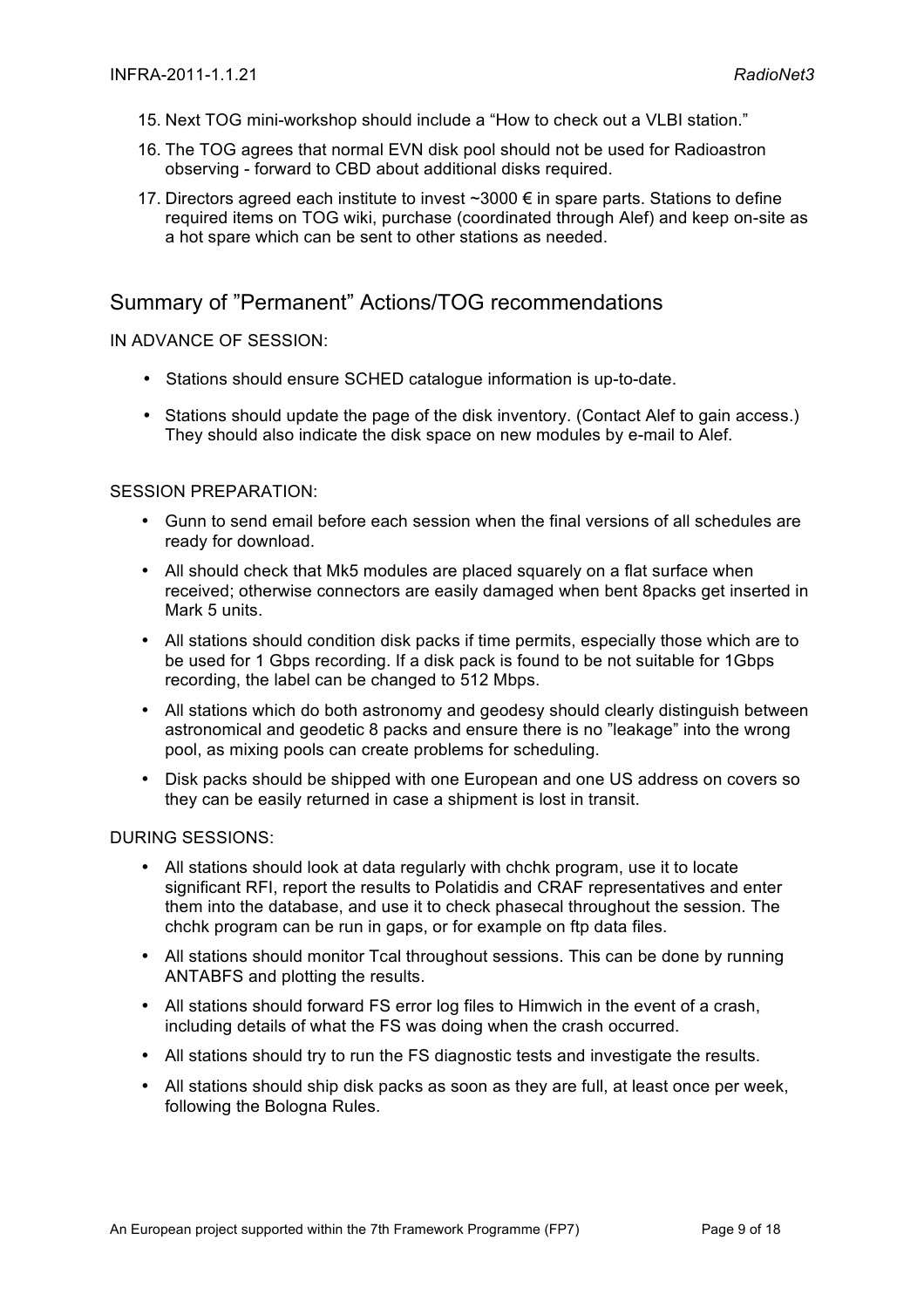## POST SESSION FEEDBACK:

- All stations should look at pipeline results available from the EVN data archive pages at JIVE, in particular amplitude corrections found by selfcal on strong, compact calibrators. JIVE support scientists should include a comment on the quality of amplitude calibration results, especially to indicate cases where a problem may have occurred and the amplitude correction factors are unreliable.
- NME calibration files should be made available as early as possible. All stations should look at NME reports sent by JIVE. NMEs should be pipelined as early as possible and email sent to EVNtech when the results are available, to ensure feedback is provided well in advance of the next session.
- Stations must aim to produce ANTAB and RXG files within 2 weeks after the end of a session. For eVLBI, RXG files from the previous session can often be used. ANTAB files for eVLBI experiments should be produced as soon as possible as rapid analysis is often a high priority for these experiments. JIVE should inform Alef of any problems, so that Directors can be asked to prioritise calibration if insufficient time is available at stations



## **2.3 Meeting Photo**

Participants of the 1st EVN Technical and Operations Group Meeting.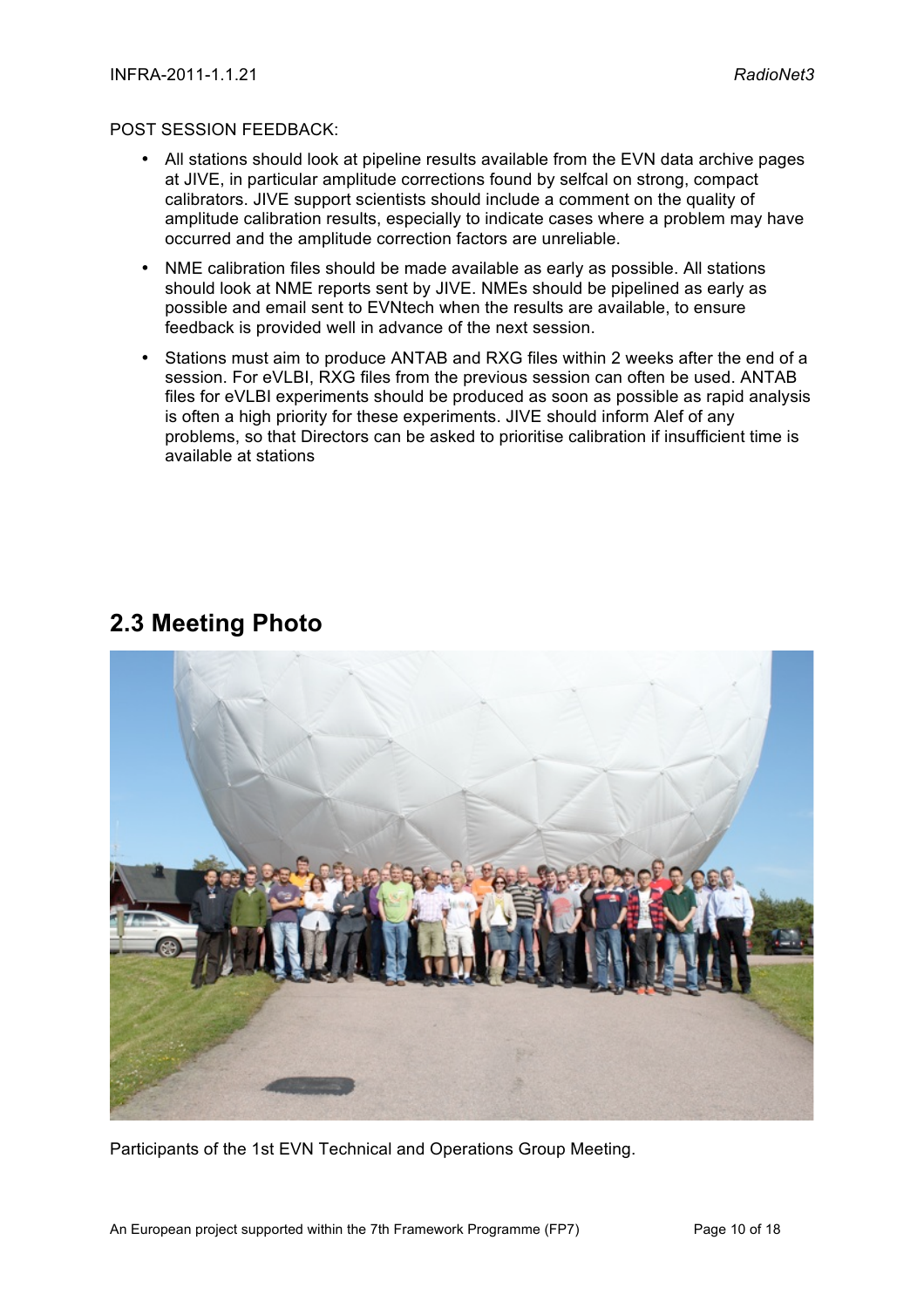## **2.4 Summary and minutes from the TOG-meeting**

## Summary from the DBBC-workshop

**The presentations** from the DBBC-workshop on June 27 can be found here, http://www.radionet-eu.org/radionet3wiki/doku.php?id=na:eratec:tog:tog-meeting-01:workshop-2012-06-27.

## Minutes from the TOG-meeting

## **Participants:**

http://www.radionet-eu.org/radionet3wiki/doku.php?id=na:eratec:tog:tog-meeting-01:participants-2012-06-27-28

by phone: Jon Romney (NRAO), Chester Ruszczyk (Haystack Observatory)

## **Agenda (with presentations):**

http://www.radionet-eu.org/radionet3wiki/doku.php?id=na:eratec:tog:tog-meeting-01:agenda-2012-06-28

## **1. Local Arrangements/Opening Remarks**

(Michael Lindqvist, chair)

Lindqvist welcomes everybody, mentions how wonderful it is to have so many participants (>50, one of the best-attended TOGs yet). As NRAO will call in, some changes have been made to the agenda to accommodate the time difference. Lindqvist gives a short overview of the observatory and its scientific and engineering programmes. He also stresses the growth of proposal pressure on the EVN, which shows the scientific relevance of the instrument.

## **2. Approval and last minute additions to Agenda**

Walter Alef suggests calibration at 22 GHz, but Jun Yang says he will cover this in his presentation.

## **3. Acceptance of minutes from last meeting, Arecibo, August 30, 2011**

Minutes were accepted without comments

## **4. Action items from Arecibo meeting**

- 1. Small (JIVE) and Walker to incorporate information on frequency agility in SCHED.
	- Bob Campbell says there have been lots of updates to SCHED. He mentions that many stations want different setups, that there are different backends etc. Info from the stations is \*very\* important, EVN status table should be updated.
	- Ari Mujunen points out that many friends do not know how to find the relevant information.
	- This action can be removed, new **ACTION** on Bob Campbell: let stations know where to find this information
- 2. Szomoru to investigate if/how the number of ftp-tests could be increased, as a high time priority of the NEXPReS project.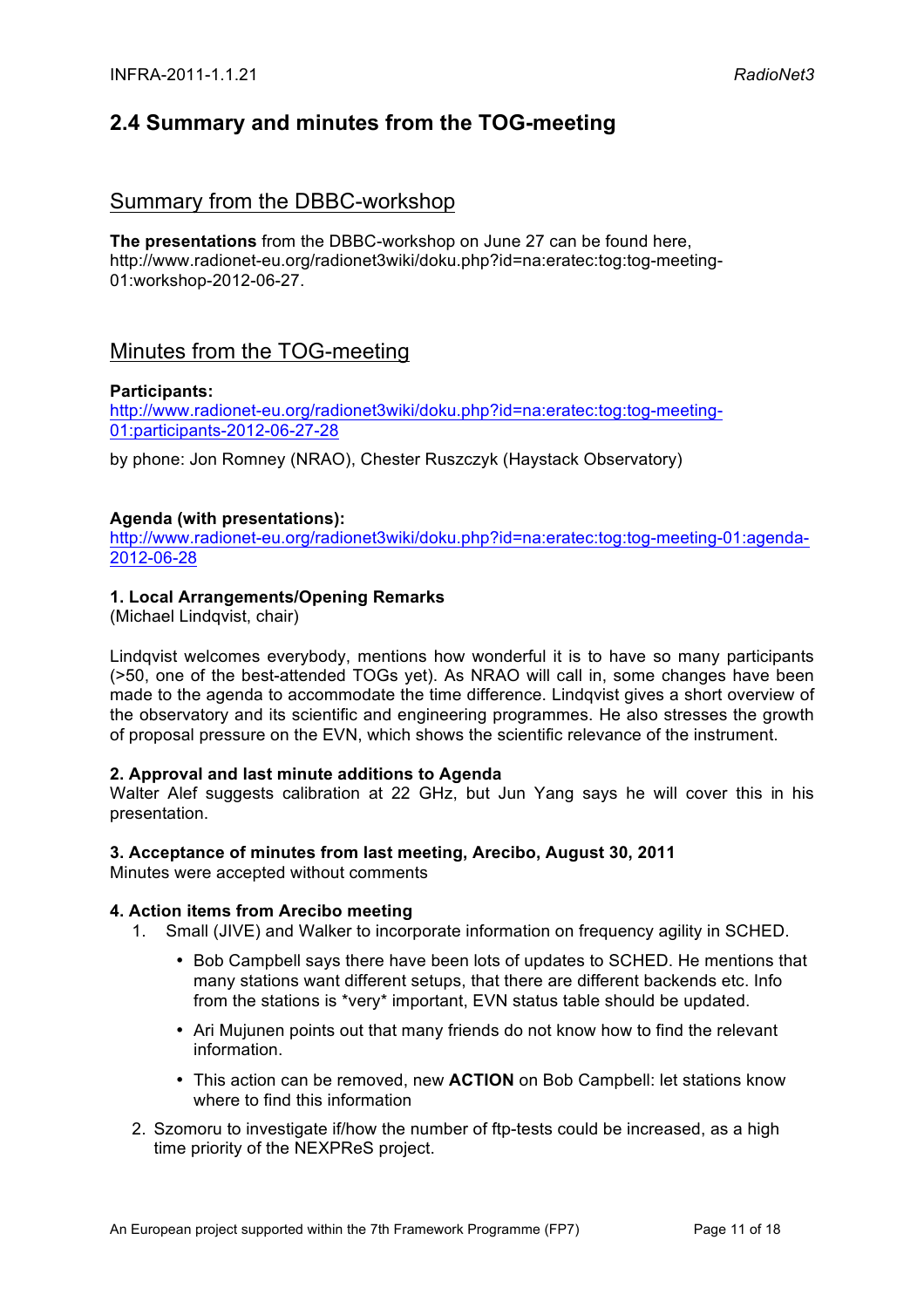- Szomoru says that effort is ongoing to implement the complete Mark5 command set in Jive5AB. Once this is done, it will be possible to increase the number of ftp tests without loosing scientific observing time. Action remains.
- 3. Contact details for ToO observations should be put on ToO webpage. This is missing for Arecibo, Wetzell - please forward info to Campbell.
	- Done, remove
- 4. Lindqvist to schedule a telecon between the EVN and VLBA to clarify interoperability issues when need arises.
	- Done, remove
- 5. Lindqvist would like a summary/overview from JIVE of what stations get better or worse after calibration.
	- Done, remove
- 6. Dave Graham to send info about the Mark 5B 1pps issue. (Checking offset between input 1pps and output to confirm it is clean.)
	- Dave has sent email to Lindqvist on this topic. Later during the meeting the setup of the system at Onsala will be shown. Remove action.
- 7. All stations getting DBBCs need to make plans for implementing continuous calibration.
	- Onsala is in the process of doing this, based on input of Graham, Irbene not yet. This should be discussed offline later. Alef suggests that this email should be distributed to the stations/evntech.
	- **ACTION** Lindqvist and Uwe Bach: distribute this email
- 8. Romney to provide details of VLBA experience with continuous calibration
	- As far as Lindqvist understands Romney sees no need for a discussion on this point. Lindqvist will ask Romney later during telecon.
- 9. Software from Eb (dbbcn) to be put on TOG wiki, together with pointers to Hobart DBBC wiki.
	- Done, remove
- 10. All stations should add their information relevant for 2/4 Gbps operation to https://deki.mpifrbonn.mpg.de/Working\_Groups/EVN\_TOG/Frequency\_ranges\_for\_4\_Gbps
	- Not done, will be discussed at a later point, remove action.
- 11. Romney to ask Brisken to produce a document about tunability and inter-operatability with VLBA. (RDBE with DBBC).
	- Will be discussed during presentation of Romney. Remove action.
- 12. Lindqvist will raise issue of Kvasar stations buying a suitable amount of diskpacks at CBD.
	- Gennadii Ilin informs that a total of 80TB disk space will be purchased. Remove action.
- 13. Romney to put Himwich in contact with NRAO programmers (for RDBE control in FS).
	- Himwich is not sure, but not relevant anymore. Remove action.
- 14. All aspiring stations must attend TOW/TOG mini-workshops first, before we would support them in terms of visits to stations.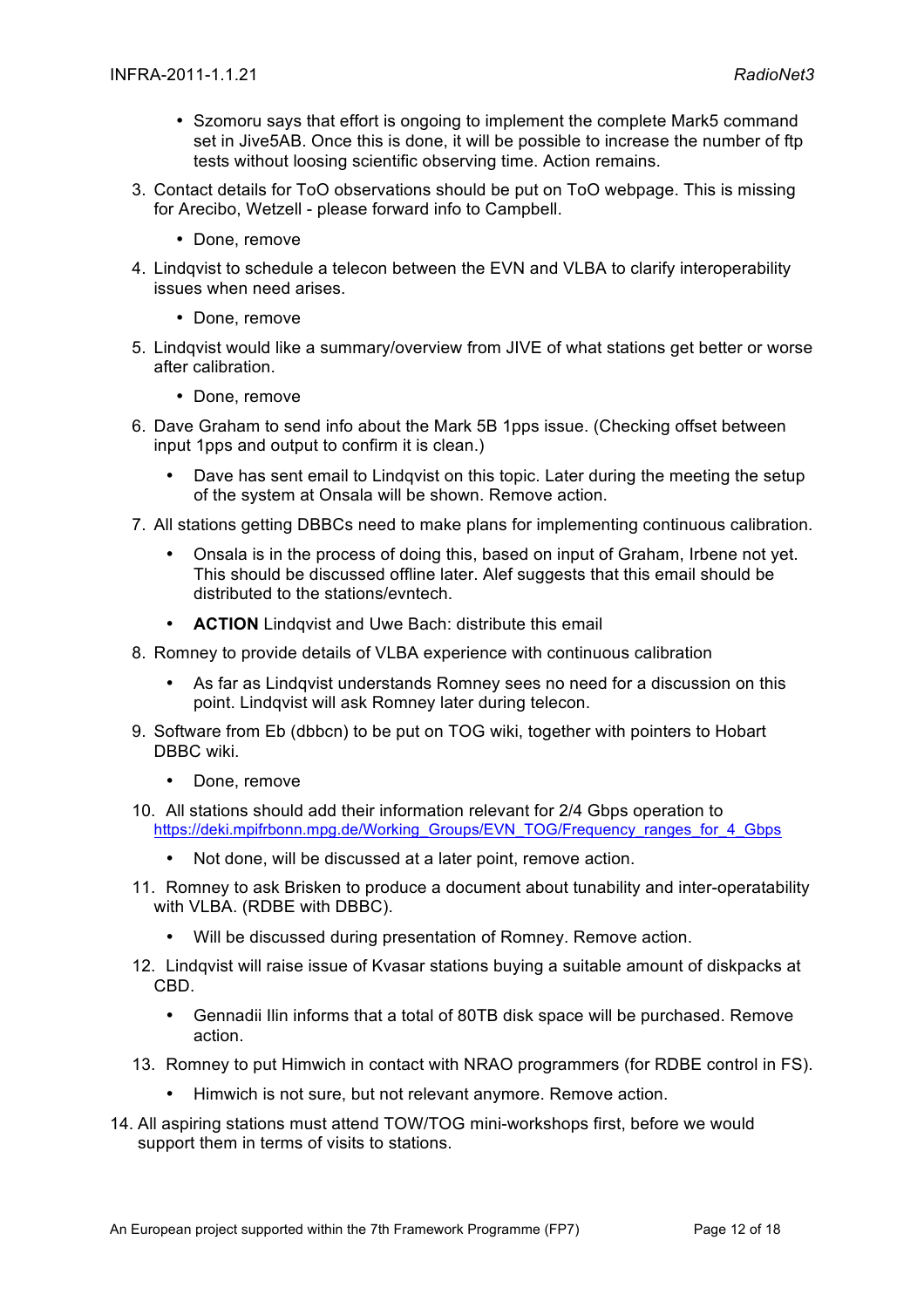- Lindqvist once again stresses importance of attendance to TOW/TOG. Himwich adds that at the next TOW there will be a DBBC (and other digital backends). Remove action.
- 15. Next TOG mini-workshop should include a "How to check out a VLBI station."
	- This has not happened, instead there will be a workshop on DBBC. The TOW should provide enough info. Lindqvist mentions that the TOW will not be during any observing sessions, so the there should be no excuses not to attend. Himwich mentions the need for teachers.
	- Remove this action, new **ACTION** Lindqvist: make sure TOW covers all topics related to checking out VLBI stations.
- 16. The TOG agrees that normal EVN disk pool should not be used for Radioastron observing - forward to CBD about additional disks required.
	- Bach says that recording rates are low anyway, for which old packs can be used, and that they do not need to be sent. Remove action.
- 17. Directors agreed each institute to invest  $\sim$ 3 k€ in spare parts. Stations to define required items on TOG wiki, purchase (coordinated through Alef) and keep on-site as a hot spare, which can be sent to other stations as needed.
	- Lindqvist points out that DBBC spare parts (discussed during workshop on previous day) would cost about 30-40 k€. **ACTION** Lindqvist: get estimate of extra money needed. **ACTION** everybody: check out list on wiki.

## **5. Reliability/Performance of the EVN**

- Pre-session checks, e.g., sampler stats, phase-cal, RFI … (Yang)
- Extending "near-realtime" fringe checks, status (Yang)
- NME results (Yang)
- Feedback from last sessions (Yang)
- Presentation by Jun Yang: *Reliability/Performance of the EVN*

http://www.radionet-eu.org/radionet3wiki/lib/exe/fetch.php?media=na:eratec:tog:tog-meeting-01:performance\_junyang\_onsala.pdf

- During N12K2 there were no fringes to Mh. Mujunen stresses that rapid feedback is very important, in this case a (wrong) explanation was found instead of understanding the problem.
- 22 GHz phasecal problematic. On injects into IF, Ef directly? **ACTION** Bach: if directly, send out info on evntech. If not, no action
- Scan check ending with "e" -- issue. Leeuwinga explain that if scan does not stop at an integral second this is reported (through the "e"), but the data are fine. Verkouter stresses that there can be many reasons for error messages on Mark5B, but the data can still be fine.
- Timeliness of disk shipments
	- Leeuwinga notes that some stations follow Bologna rules, some send everything at end. Lindqvist would like to know what is preferred. Campbell does not have a strong preference.

## **6. Amplitude Calibration**

- Presentation by Jun Yang: *Quality of calibration*

http://www.radionet-eu.org/radionet3wiki/lib/exe/fetch.php?media=na:eratec:tog:tog-meeting-01:calibration\_onsala2012.pdf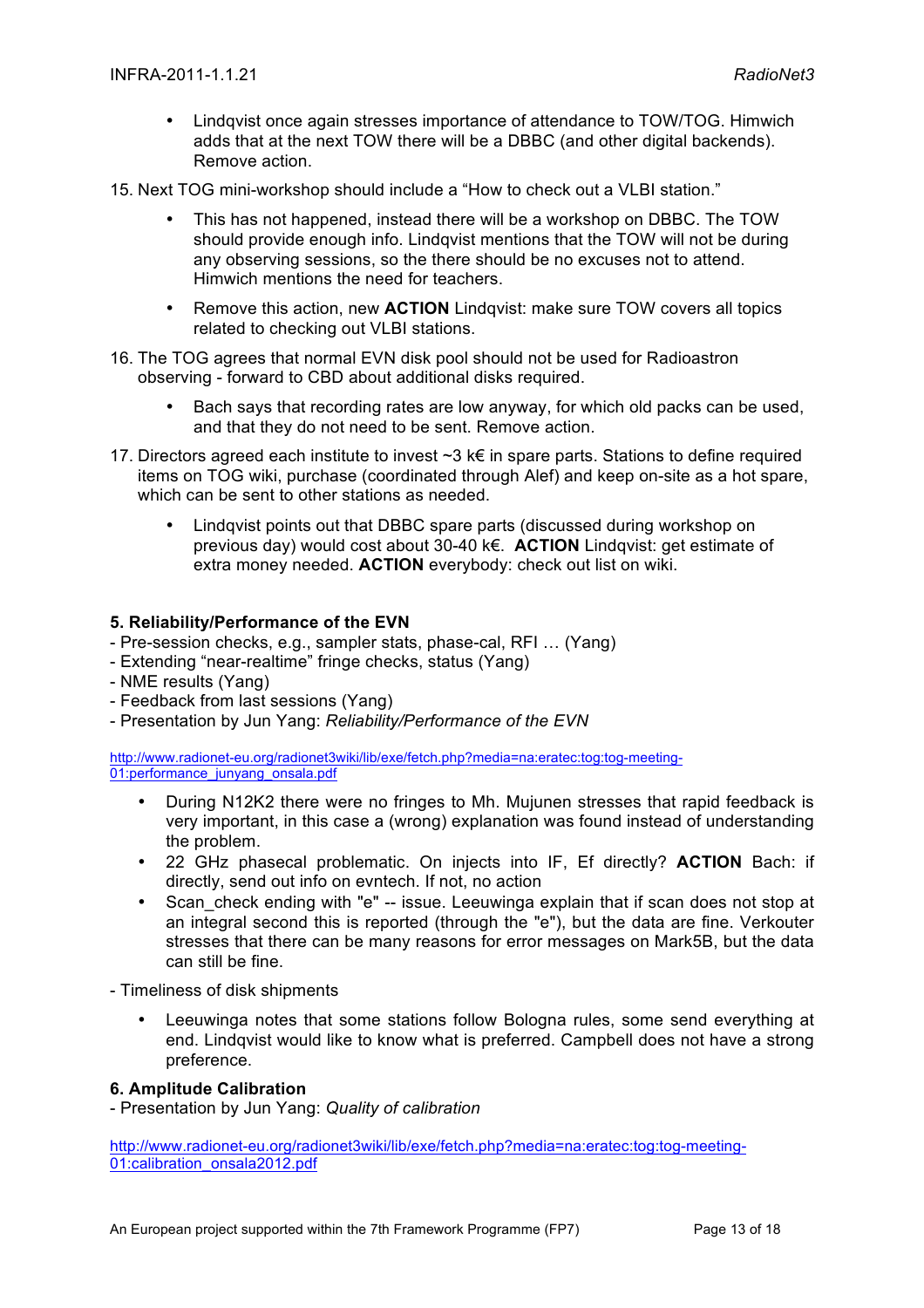DBBC 16 MHz: limited bandwidth. **ACTION** Tuccari: investigate if 16 MHz band shape can be improved

K-band:

- Robledo will measure opacity gain curve in July
- Noto is experiencing some problems with K-receiver
- Jodrell Bank: no diode in K-band receivers, no priority
- Kvazar: will be done soon (after fixing receiver)

- Timely delivery of ANTAB-files

Onsala has sent script to Kvazar for sending GPS info to vlbeer. **ACTION** Lindqvist: put script on wiki

- Presentation by Aard Keimpema: *Beam-shapes for calibrating off-axis detections*

http://www.radionet-eu.org/radionet3wiki/lib/exe/fetch.php?media=na:eratec:tog:tog-meeting-01:tog-aard.pdf

Point sources are needed for determining actual beam shapes. Only L and C bands are relevant.

**ACTION** stations: determine beam shapes, list elevation at which it was done, send results to Keimpema.

- New Antabfs script (part of Yangs presentation)

Jb will maybe have RDBE. Yang needs to know if all stations will use 80 Hz radiometry, or whether they will use RDBEs, before starting to write a script.

Bach has a script, which uses the FS logfile

**ACTION** Yang, Bach, Lindqvist, Himwich and Graham: discuss new script, present conclusions at next TOG

## **7. Digital BBC systems**

- Presentations by Tuccari and Bach: *Short development and production status*

http://www.radionet-eu.org/radionet3wiki/lib/exe/fetch.php?media=na:eratec:tog:tog-meeting-01:dbbc\_status\_june\_2012.pdf

and *Continuous calibration with the DBBC*

http://www.radionet-eu.org/radionet3wiki/lib/exe/fetch.php?media=na:eratec:tog:tog-meeting-01:dbbc-continuous\_cal.pdf

Garcia-Miro mentions the DBC that is being built at Robledo. Discussion follows about VLBI technology meeting in autumn at Haystack that will have a 3-day workshop during which different backends will be compared. Possibly Robledo could join as well.

Walter Alef is given a soccer shirt (captain of the Swedish national team, Zlatan Ibrahimović) signed by the attendants, to thank him for his long inspiring leadership as fearless captain of the TOG.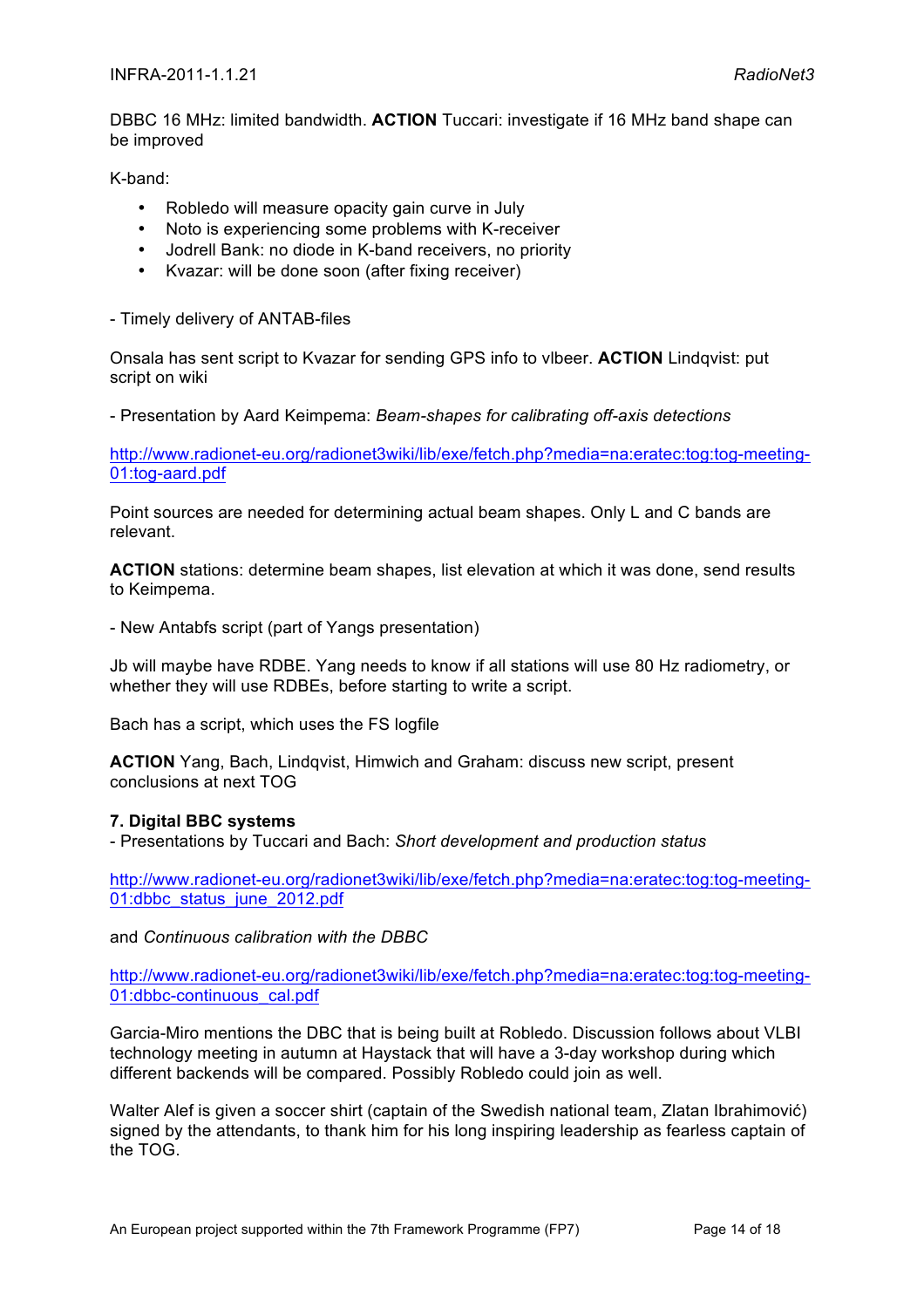- DBBC experiences:

- Hartebeesthoek: Quick says it is surprisingly easy to set up, and that it is advisable to be on the mailing list, as it contains lots of important information. Lindqvist mentions the (not up to date) DBBC wiki page at Hobart. The 15m at Hh will be outfitted with DBBC next week.
- Onsala: Lindqvist says that IF level is the main concern, but system seems more or less ok now
- Irbene: DBBC working fine now. Progress was slow because of lack of experience and lack of second backend for comparison. Performance used to vary, but since 2 core boards were replaced it has been working fine. Tuccari has given input on configuration day before.
- Pico Veleta: not used for science recording yet. Advice to assemble on site, as shaking during transport can cause damage.

- Presentation by Tuccari: *Setting up the DBBC for 2 Gbps*

http://www.radionet-eu.org/radionet3wiki/lib/exe/fetch.php?media=na:eratec:tog:tog-meeting-01:dbbc\_2\_and\_4\_gbps.pdf

- Feedback from JIVE (Campbell): data quality much better

- Presentation by Nosov: *R1002M*

http://www.radionet-eu.org/radionet3wiki/lib/exe/fetch.php?media=na:eratec:tog:tog-meeting-01:nosov\_evn\_tog\_meeting.pdf

Should be included in DBC comparison workshop in Haystack. Invitation needed. **ACTION**

**-** Presentation by Zhao: *China Digital Acquire System (CDAS)*

http://www.radionet-eu.org/radionet3wiki/lib/exe/fetch.php?media=na:eratec:tog:tog-meeting-01:cdas-evn-tog20120627.pdf

## **8. JIVE**

- Presentation by Szomoru: *Technical Operations and R&D at JIVE*

http://www.radionet-eu.org/radionet3wiki/lib/exe/fetch.php?media=na:eratec:tog:tog-meeting-01:arpad\_tog12.pdf

## **9. 2-4 Gbps observations EVN, EVN+VLBA**

These topics were sufficiently covered during previous presentations and discussions. However, EVN+VLBA compatibility will have to be discussed during the next US-EVN teleconference.

## **10. Haystack**

- Presentation by Smythe: *Haystack status report*

http://www.radionet-eu.org/radionet3wiki/lib/exe/fetch.php?media=na:eratec:tog:tog-meeting-01:haystack.pdf

## **11. Mark5**

- Presentation by Smythe: *Status: Mark 5A/B/B+/C, software, firmware, SDK9*

http://www.radionet-eu.org/radionet3wiki/lib/exe/fetch.php?media=na:eratec:tog:tog-meeting-01:mark5ab\_v3.pdf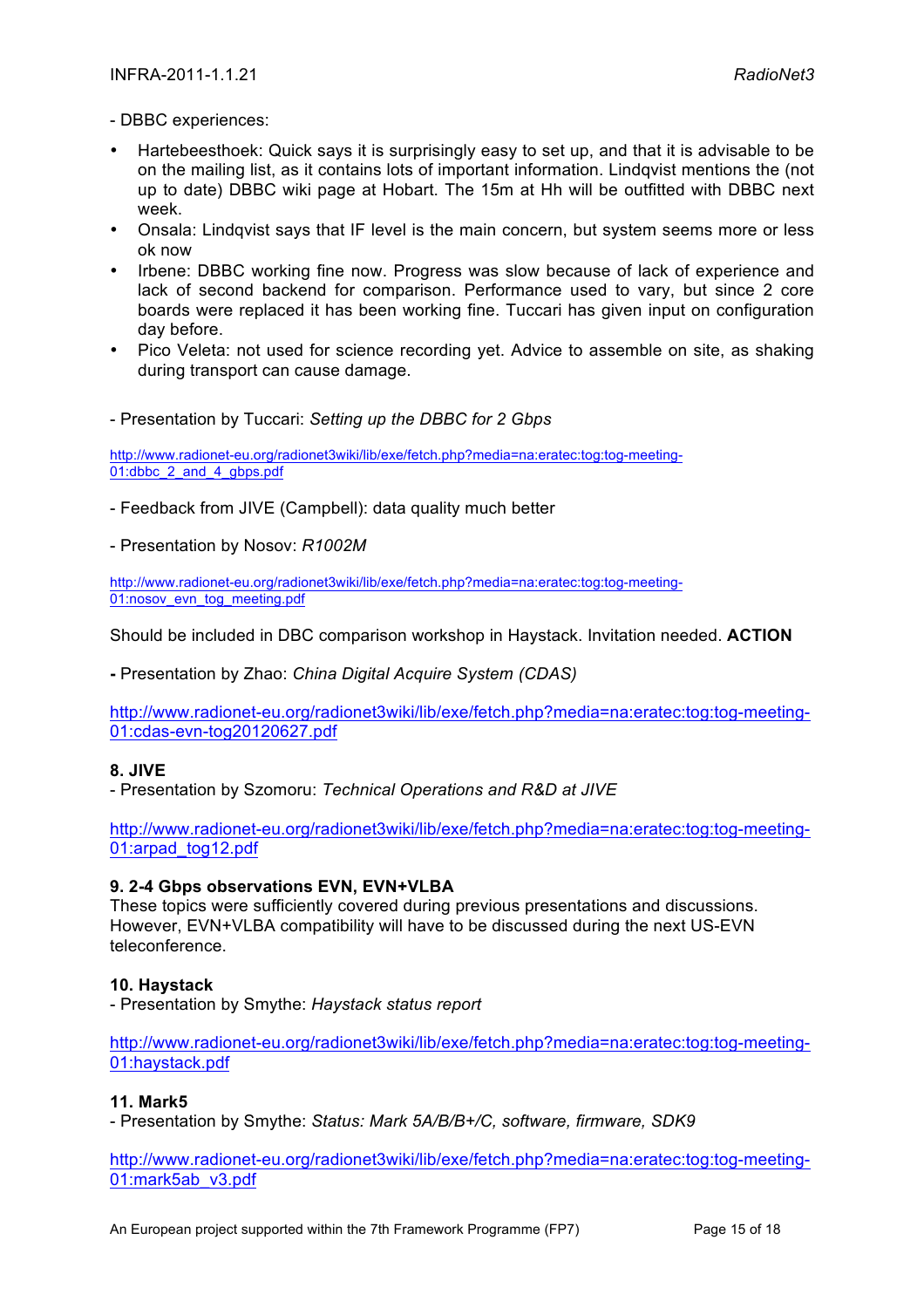Some confusion/slight panic about "critical" bug in latest Sdk9 related to incorrect output of scan check. Chet Ruszczyk is contacted and asked to join the telecon. Critical seems not to be critical after all, workable work-around exists (scan\_set before scan\_check should solve problem). Version 9.2 nearly ready, but needs testing, Chet is looking for Westford time to do so. 9.2 should be capable of handling 3 TB disks.

- Short presentation by Lindqvist on disk inventory and purchase status. Lindqvist stresses that EVN science right now is limited by the size of the disk pool, and that the directors have agreed to spend 7 keuro/year/station on the purchase of disks. Everybody should make sure this money gets spent. **ACTION** all stations, purchase disks and/or disk packs.

- Presentation by Leeuwinga: *Disk repair statistics*

http://www.radionet-eu.org/radionet3wiki/lib/exe/fetch.php?media=na:eratec:tog:tog-meeting-01:diskrepair\_statistics.pdf

Conclusion is that no clear evidence exists that large packs break more frequently than small ones. Smythe suggests investigating reliability of specific brands of disks through the disk drive serial number.

- Disk throughput: Campbell mentions that last session was very tight, but situation has improved.

## **12. NRAO**

Presentation by Romney (via telecon): *NRAO status report*

http://www.radionet-eu.org/radionet3wiki/lib/exe/fetch.php?media=na:eratec:tog:tog-meeting-01:120628\_tog.pdf

Campbell asks about global compatibility. Romney answers that this should be topic of separate telecon.

Alef inquires whether the new VLBA synthesizer equals the Haystack down converter. Romney answers it is not a down converter, but generates LOs, and that it is not clear other institutes could use it easily.

## **13. Sched developments**

Campbell mentions a number of points

- continually trying to find out what stations want to see in vex files
- often have to lie to Sched a bit
- new Kvazar backend support incorporated, not yet released
- request to everyone to follow Effelsberg DBBC rules
- DDC-related issues ok now, still learning about PFB
- IF channel naming problem has been solved
- .skd files are still copied from .vex; should let Drudge only use .vex

Romney mentions a problem that occurs when trying to use a subband requiring 3 digits or more (128MHz for example). It seems Sched then inserts a double asterisk in the \$FREQ section. This should have been fixed in the beta version.

## **14. Field System**

- Presentation by Himwich: *Status report, new developments: Mark 5C, RDBE, DBBC, VDIF*

http://www.radionet-eu.org/radionet3wiki/lib/exe/fetch.php?media=na:eratec:tog:tog-meeting-01:fs\_tog\_jun\_2012.pdf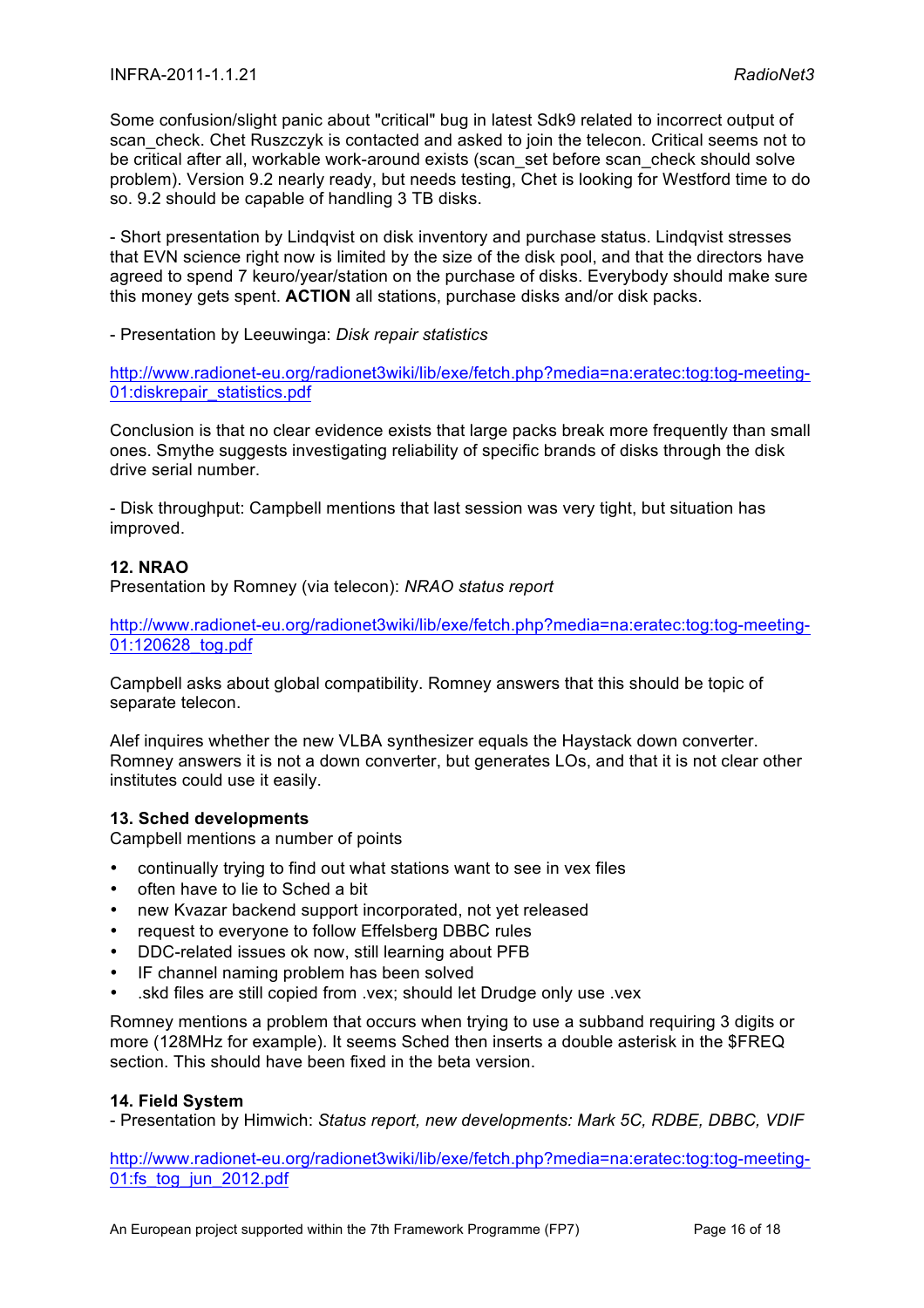## **15. Technical priorities for the EVN**

- Presentation Lindqvist: *Result of the JIVE user-questionnaire*

http://www.radionet-eu.org/radionet3wiki/lib/exe/fetch.php?media=na:eratec:tog:tog-meeting-01:survey\_report.pdf

Lindqvist stresses that the highest ranking request of the users is for more and shorter baselines in the EVN (e.g., eMerlin, Sardinia Radio Telescope, Irbene, China, Korea, Ghana).

Quick gives some information on Ghana effort

- Ghana dish has been handed over by Vodaphone to government
- South Africa actively involved, trying to make 5 and 6.7 GHz work
- should give a dramatic improvement of UV coverage

Lindqvist urges everybody to take a look at the user questionnaire (part of JIVE review document)

Alef once again asks all stations to buy disks, 7 keuro per year should make it possible to sustain 2 Gbps recording.

## **17. Activities at potential new EVN stations**

Presentation by Bezrukovs: *Irbene*

http://www.radionet-eu.org/radionet3wiki/lib/exe/fetch.php?media=na:eratec:tog:tog-meeting-01:vl.bezrukovs\_talk\_evn\_tog.pdf

Alef ask about the precision of dish. Answer is 1-5 mm, the hope is that 22 GHz will be possible after (ongoing) improvements.

Lindqvist asks Irbene to send representatives to next TOW.

- Presentation by Jung: *KVN*

http://www.radionet-eu.org/radionet3wiki/lib/exe/fetch.php?media=na:eratec:tog:tog-meeting-01:20120628-evn\_tog-jung.pdf

Alef asks about X-band. Jung says it will be implemented at some time, no fixed date yet.

Lindqvist suggests the KVN director should be invited to attend the CBD as observer.

## **18. RadioNet3**

Lindqvist explains there is money for support, but less than under RadioNet FP7. TOG hosts will have to pay more out of their own budget than previously.

## **19. Date and place of the next meeting**

As already decided, this will be in Bonn, March-April 2013. There will be a hands-on DBBC workshop in connection with the TOG. The TOG is part of the Radionet3 Network Activity ERATec, and at some point combined meetings are called for (engineers/users/operators). The first meeting will possibly be held in Bonn.